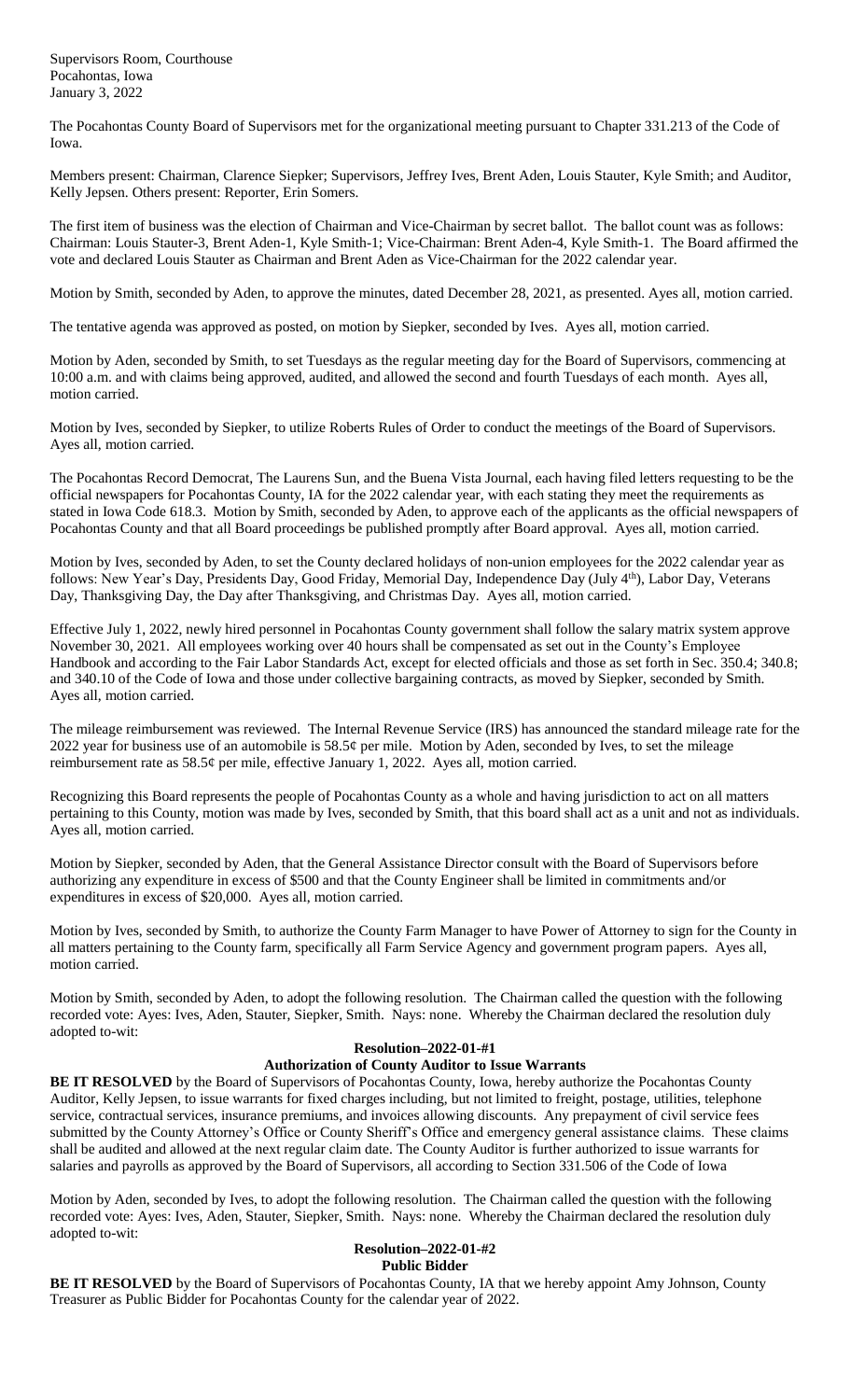**BE IT FURTHER RESOLVED** by the authority vested in the Board of Supervisors, Chapter 446.19 of the Code of Iowa, that Amy Johnson, as County Treasurer and the Public Bidder, is granted responsibility and authority to make and assign Bidder Tax Sale Certificates and is further empowered with the authority to affix her signature thereto.

Motion by Siepker, seconded by Smith, to adopt the following resolution establishing the depositories of public funds. The chairman called the question with the following vote recorded: Ayes: Ives, Aden, Stauter, Siepker, Smith. Nays: none. Whereby the Chairman declared the resolution duly adopted to-wit:

### **Resolution–2022-01-#3 Depositories of Public Funds**

**BE IT RESOLVED** by this Board of Supervisors of Pocahontas County, IA, that in accordance to with the provisions of Section 12C.2 of the Iowa Code, that we hereby authorize the County Treasurer, **Amy Johnson**, to deposit funds in her hands into the Pocahontas State Bank, Pocahontas; Availa Bank, Pocahontas; Laurens State Bank, Laurens; United Bank of Iowa in Rolfe and Pocahontas; First Community Bank in Fonda and Pomeroy; West Iowa Bank in Laurens; IPAIT in Des Moines; and Drainage Warrants/Improvement Certificates not to exceed the maximum amounts as hereby set below.

| <b>DEPOSITORIES</b>                                   | <b>LOCATION</b> | Max for 2020 | Max for 2021 |
|-------------------------------------------------------|-----------------|--------------|--------------|
| Pocahontas State Bank                                 | Pocahontas, IA  | \$12,000,000 | \$12,000,000 |
| Availa Bank                                           | Pocahontas, IA  | \$12,000,000 | \$12,000,000 |
| Laurens State Bank                                    | Laurens, IA     | \$12,000,000 | \$12,000,000 |
| United Bank of Iowa                                   | Rolfe, IA       | \$12,000,000 | \$12,000,000 |
| <b>First Community Bank</b>                           | Fonda, IA       | \$12,000,000 | \$12,000,000 |
| West Iowa Bank                                        | Laurens, IA     | \$12,000,000 | \$12,000,000 |
| United Bank of Iowa                                   | Pocahontas, IA  | \$12,000,000 | \$12,000,000 |
| <b>IPAIT</b>                                          | Des Moines, IA  | \$100,000    | \$100,000    |
| Drainage Warrants/<br><b>Improvement Certificates</b> | County          | \$6,000,000  | \$6,000,000  |

**BE IT FURTHER RESOLVED** that the following banks to be depositories and the Elected Officials named below shall deposit funds in the amounts not to exceed the amounts named opposite each of said designated depositories and said Officials are hereby authorized to deposit the funds in each bank as follows:

| $\sim$ , we around the composite and realises in which ceanic as route $\sim$ . |                               |             |  |  |  |
|---------------------------------------------------------------------------------|-------------------------------|-------------|--|--|--|
| Availa Bank                                                                     | <b>Kelly Jepsen</b> , Auditor | \$1,000,000 |  |  |  |
| Availa Bank                                                                     | <b>Cathy Frerk, Recorder</b>  | \$50,000    |  |  |  |
| Pocahontas State Bank                                                           | <b>Steve Nelson, Sheriff</b>  | \$50,000    |  |  |  |

Motion by Aden, seconded by Ives, to adopt the following resolution. The Chairman called the question with the following recorded vote: Ayes: Ives, Aden, Stauter, Siepker, Smith. Nays: none. Whereby the Chairman declared the resolution duly adopted to-wit:

## **Resolution –2021-01-#4**

## **County Engineer for Completion of Work**

BE IT RESOLVED by the Board of Supervisors of Pocahontas County, IA that the County Engineer be and is hereby designated, authorized and empowered on behalf of the Board of Supervisors of said County to execute the certified completion of work and final acceptance thereof in accordance with the plans and specifications therefore in connection with all Farm-to-Market construction projects of this County.

Motion by Ives, seconded by Aden, to adopt the following resolution. The Chairman called the question with the following recorded vote: Ayes: Ives, Aden, Stauter, Siepker, Smith. Nays: none. Whereby the Chairman declared the resolution duly adopted to-wit:

# **Resolution–2021-01-#5**

# **Right of Way Assurance Statement**

**BE IT RESOLVED** by the Board of Supervisors of Pocahontas County, IA to comply with the provisions of the 1970 Uniform Relocation Assistance and Land Acquisition Policies Act, as amended by Title IV of the Surface Transportation and Uniform Relocation Assistance Act of 1987, the Board of Supervisors of Pocahontas furnishes the following: Assurances to the Iowa Department of Transportation.

- 1. It is the policy of the Pocahontas County to acquire right of way in accord with Title III of said 1970 Act, as amended by Title IV of the Surface Transportation and Uniform Relocation Assistance Act of 1987, and applicable state laws.
- 2. It is the policy of the Pocahontas County to provide relocation assistance benefits in accord with Title II of said 1970 Act, as amended by Title IV, and applicable state laws.
- 3. Pocahontas County will contact the Iowa Department of Transportation for assistance as needed to assure compliance with applicable laws which are summarized in the instructions entitled "Uniform Manual, Real Property Acquisition and Relocation Assistance."

Motion by Smith, seconded by Siepker, to adopt the following resolution. The Chairman called the question with the following recorded vote: Ayes: Ives, Aden, Stauter, Siepker, Smith. Nays: none. Whereby the Chairman declared the resolution duly adopted to-wit:

## **Resolution–2021-01-#6**

## **Authorization for the County Engineer to Close Roads**

**WHEREAS:** The Pocahontas County Board of Supervisors is concerned about tort liability involved during construction and maintenance of the Secondary Road System, and

**WHEREAS**: They are further interested in accommodations for the traveling public, adjacent landowners, and related users during construction maintenance operations.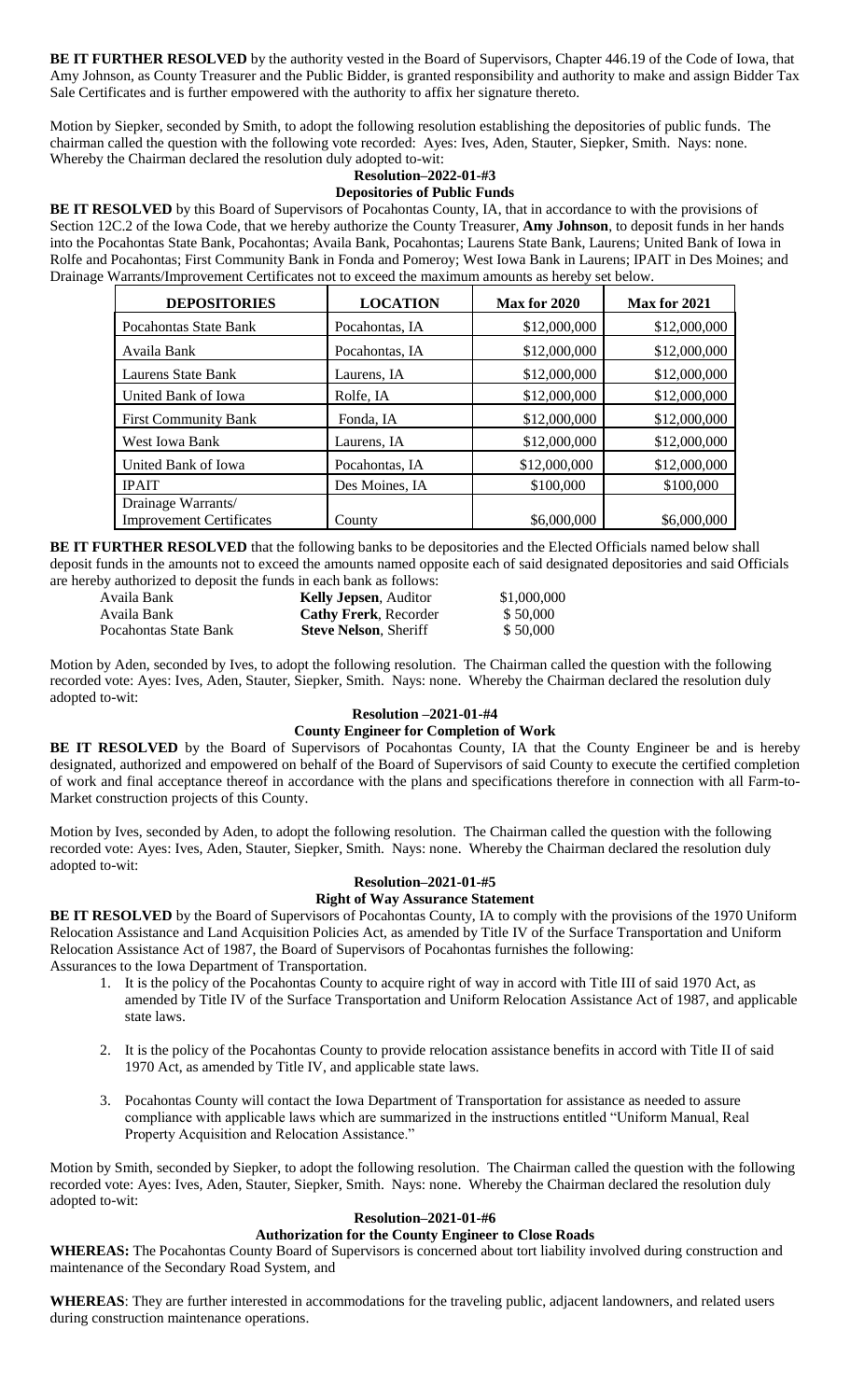**THEREFORE, BE IT RESOLVED**, the Pocahontas County Engineer is hereby authorized to temporarily close sections of highway in Pocahontas County's road system when necessary because of construction, maintenance, or natural disaster during 2022.

Motion by Ives, seconded by Aden, to reappoint James C. Hudson, as the Drainage Attorney, Jack Moellering, P.E., as the County Engineer, and Mel Bierl, as the County Weed Commissioner for calendar year 2022. Ayes all, motion carried.

Motion by Smith, seconded by Aden, to reappoint Jennifer Boevers, D.O. as the Medical Examiner, term ending December 31, 2022. Ayes all, motion carried.

Motion by Siepker, seconded by Aden, to appointment the following people to the different committees, agencies, and board members for 2022. Ayes all, motion carried.

Board of Health: Supervisor Smith County Conservation Board: Supervisor Siepker, Supervisor Smith as alternate County Fair Board: Supervisor Stauter, Supervisor Aden as alternate Courthouse Committee: Supervisor Smith and Auditor Jepsen County Farm Manager: Supervisor Aden Courthouse Security Commission: Supervisor Ives Community & Family Resources Board: Supervisor Stauter E911 & LEPC Administrative Board: Supervisor Ives Emergency Management Administrative Board: Supervisor Ives General Liabilities & Workman's Compensation Insurance Committee: Supervisor Smith and Auditor Jepsen Health Insurance Committee: Supervisor Smith, County Auditor, County Treasurer, County Recorder, Jessica Paulsen, Jill Conlin, and Jack Moellering Homecare Aide Agency: Supervisor Smith Homeward Housing Committee: Supervisor Aden Iowa Drainage District Association Meeting Voting Delegates: Supervisors Ives & Siepker, with Supervisor Aden as alternate Jt. DD 181 Interim Committee: Supervisors Stauter and Siepker Linking Families & Communities: Supervisor Siepker Midas Council of Governments: City Rep: Duitsman and request that the City of Pocahontas suggest the alternate representative County Rep: Supervisor Aden; Supervisor Ives as alternate Ec Dev Rep: Tom Grau; Emily Williams as alternate Strategic Partners-TAC: Jack Moellering; Gary Atherton as alternate NW IA Tourism Council: Emily Williams, Supervisor Smith as alternate PCEDC: Supervisor Ives, Supervisor Aden as alternate Pocahontas County Solid Waste Commission: Supervisors Ives & Aden, with Supervisor Siepker as alternate Pocahontas County Trails Committee: Supervisor Siepker, Supervisor Ives as alternate Region V Hazmat Foundation Board: Supervisor Ives Revolving Loan Fund Committee-Pocahontas County Economic Development: Supervisor Aden Rolling Hills Governance Board: Supervisor Siepker, Supervisor Smith as an alternate Safety Committee: Supervisor Smith Second Judicial District Board Member: Supervisor Aden, Supervisor Ives as alternate Upper Des Moines Opportunity: Supervisor Siepker Workforce Development-Service Area V: Supervisor Ives Youth Emergency Service Center: Supervisor Stauter Motion by Aden, seconded by Smith, to appoint the following people to the Eminent Domain Commission for 2022. Ayes all, motion carried.

| Group No. 1 Owners-Operators-Agricultural |            | Group No. 2 Owners of City Property |            |
|-------------------------------------------|------------|-------------------------------------|------------|
| <b>Rick Wadle</b>                         | Fonda      | Al Stroufe                          | Rolfe      |
| Bev Westerman                             | Mallard    | Ronald Wessels                      | Palmer     |
| Doug DeWall                               | Palmer     | <b>Ben Storms</b>                   | Laurens    |
| Dennis Wagner                             | Rolfe      | Kent Wood                           | Pocahontas |
| Ron Dreith                                | Rolfe      | Karen Johnson                       | Rolfe      |
| Donna Seehusen                            | Pocahontas | Daryl Long                          | Laurens    |
| <b>Bruce Boysen</b>                       | Havelock   | Scott Kilbride                      | Fonda      |
| Group No. 3 RE Salesperson or Brokers     |            | Group No. 4 Bankers & Auctioneers   |            |
| Donna Hudson                              | Pocahontas | Jerry Hammen                        | Fonda      |
| Kevin Maurer                              | Laurens    | Rick Winegarden                     | Pocahontas |
| Rick Winegarden                           | Pocahontas | Terry Latham                        | Laurens    |
| Lori Jergens                              | Mallard    | Kyle Brinkman                       | Rolfe      |
| Katie Halligan                            | Pocahontas | Tom Eberle                          | Rolfe      |
| Kerrie R. Woodley                         | Laurens    | <b>Brian Ricklefs</b>               | Rolfe      |
| Lori Hopkins                              | Havelock   | <b>Jim Malecek</b>                  | Pocahontas |
|                                           |            |                                     |            |

Motion by Smith, seconded by Ives, to appoint Polly Zaugg and Brent Aden to the Home Care Aide Agency for a two-year term ending December 31, 2023. Ayes-Ives, Aden, Siepker, Smith; Nays-none; Abstain-Stauter; motion carried.

Motion by Smith, seconded by Siepker, to appoint Donna Stall and Connie Schachtner to the Board of Health for a three-year term ending December 31, 2024. Ayes all, motion carried.

Motion by Ives, seconded by Aden, to appoint Merete Klocke, to the Commission of Veterans Affairs for a three-year term ending on December 31, 2024. Ayes all, motion carried.